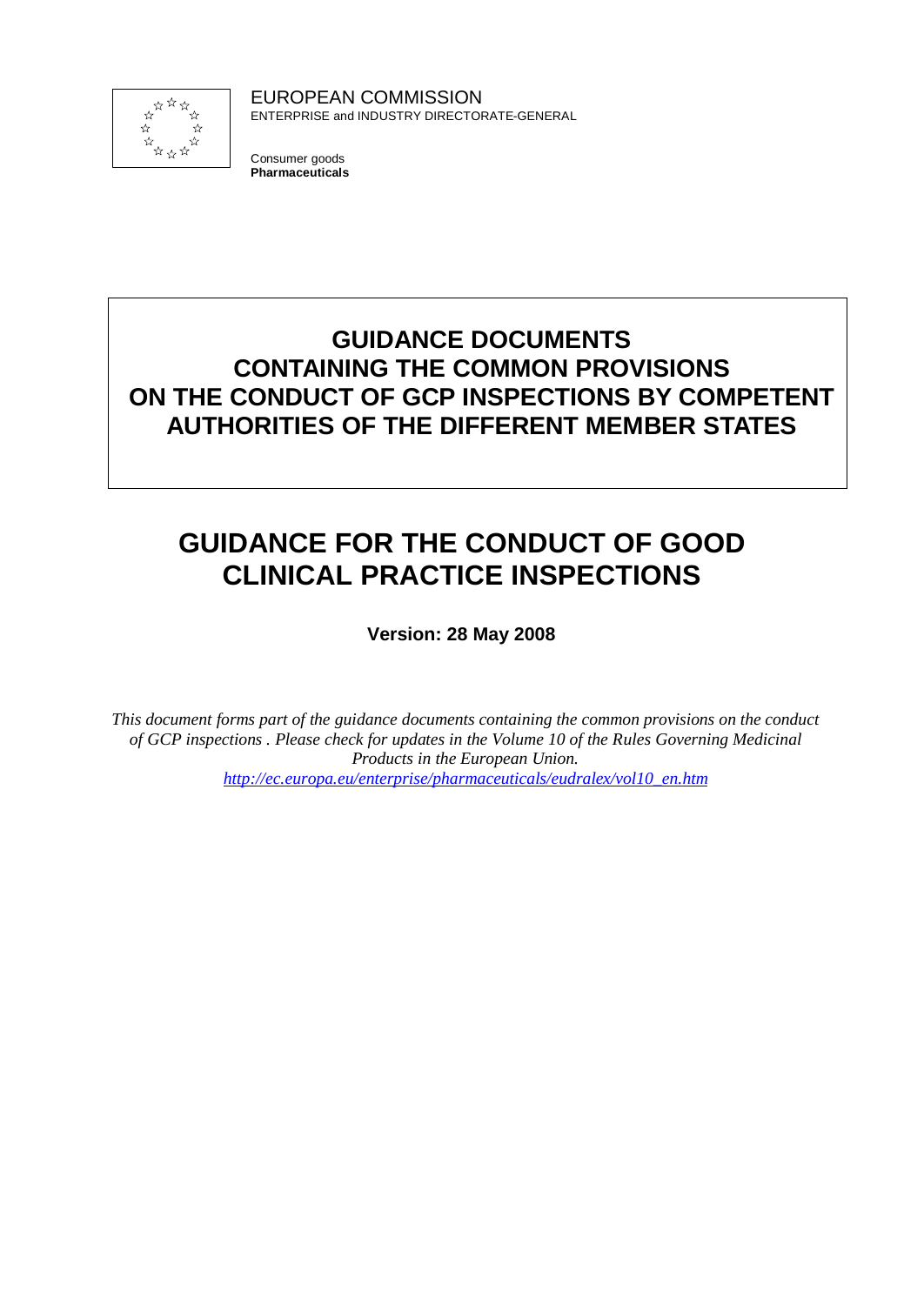| $\mathbf{3}$   | CONDUCT OF THE INSPECTION/COLLECTING INFORMATION3        |
|----------------|----------------------------------------------------------|
|                | 4 INSPECTION OBSERVATIONS AND MINUTE OF THE INSPECTION 4 |
| $\overline{5}$ |                                                          |
| 6              |                                                          |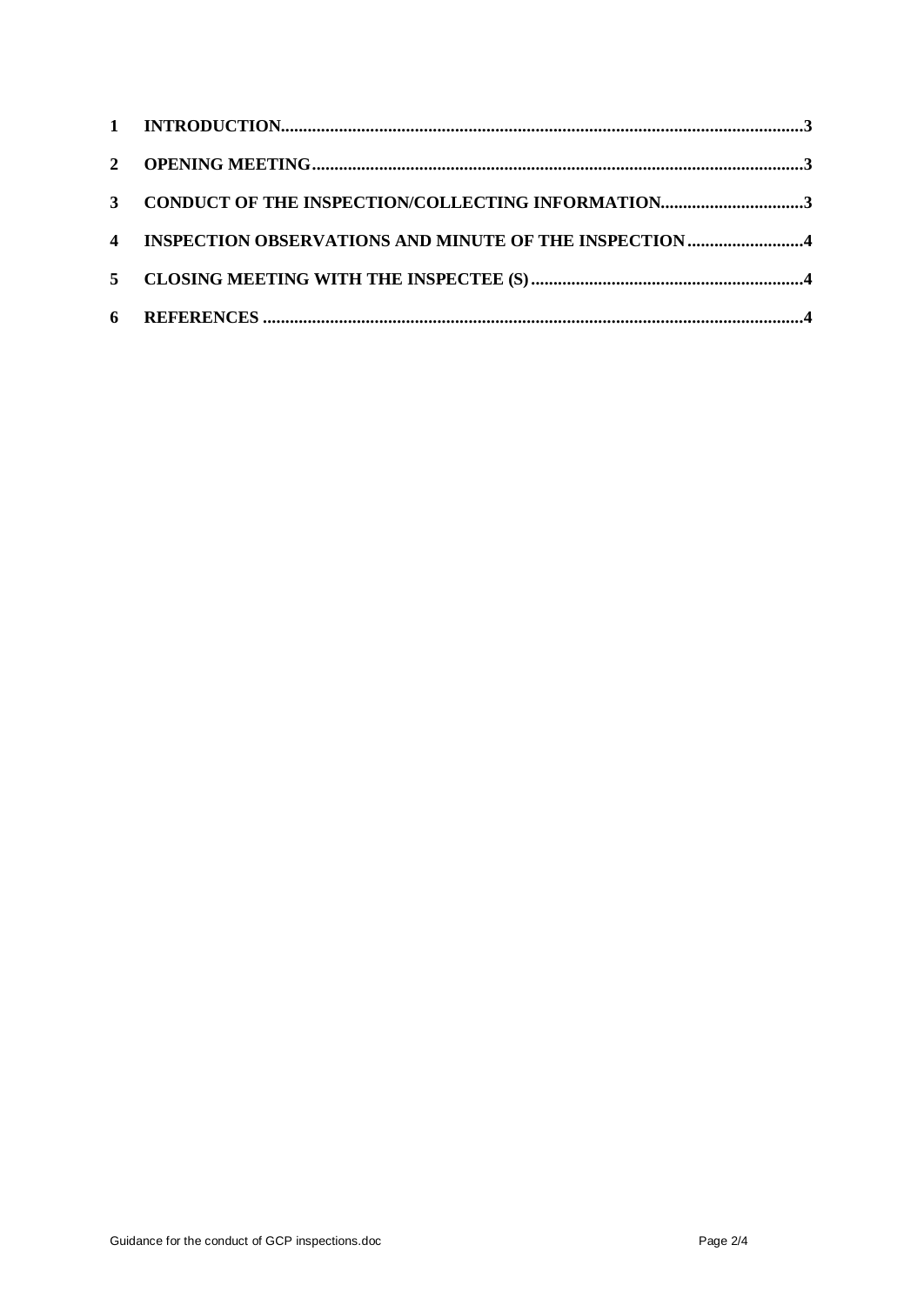# **1 INTRODUCTION**

The scope of this guidance is to provide unified standards on the conduct of GCP inspections that are applicable for any site to be inspected. This guidance takes into account the following procedures:

- *'Guidance for preparing for GCP inspections'* which describes the steps immediately before the conduct of an inspection and particularly the inspection plan*.*
- *'Procedure for reporting on GCP inspections',* which describes the contents of GCP inspection reports and the procedure for their approval.

During the preparation of the inspection an inspection plan is established. This plan will depend on the scope of the inspection. The lead inspector (LI) will conduct the inspection at the selected site.

Inspections will be conducted within the framework of this document and local procedures. The emphasis of the inspection may vary depending on whether or not the inspection is related to the assessment of a Marketing Authorization Application, to the routine surveillance of clinical trials performed in the Member States, or to another specific purpose.

## **2 OPENING MEETING**

Before the start of the inspection an opening meeting must take place between the inspector(s) and the inspectee(s).

The purpose of an opening meeting is to:

- Introduce the inspector(s) to the inspectee(s).
- Explain the regulatory framework for the conduct of the inspection.
- Be informed of any national, departmental or other practices which affect the implementation of quality systems or Good Clinical Practice compliance by the inspectee(s).
- Identify the distribution of duties and functions for the conduct of the trial among the inspectee(s).
- Review the scope and the objectives of the inspection.
- Provide a short summary of the methods and procedures to be used for the conduct of the inspection.
- Confirm that the resources, documents and facilities needed by the inspector(s) are available.
- Confirm the time and date for the closing meeting and any interim meetings.
- Clarify the inspection plan, if necessary.

## **3 CONDUCT OF THE INSPECTION/COLLECTING INFORMATION**

The inspection activities should be detailed on the inspection plan. Nevertheless during the inspection, the inspector(s) may adjust the plan to ensure the inspection objectives are achieved.

Sufficient information to fulfil the inspection objective(s) should be collected through examination of relevant documents with direct access, interviews and observation of activities, equipment and conditions in the inspected areas.

If access to records or copying of documents is refused for any reason or there is any withholding of documents or denial of access to areas to which the inspector has legal access, these refusals should be documented and included in the inspection observations.

For each type of site to be inspected as well as for the archiving, an annex identifies detailed items that may be checked during the inspection.

- Annex I: conduct of the inspection at investigator site.
- Annex II: conduct of the inspection at clinical laboratories.
- Annex III: conduct of the computer systems inspection.
- Annex IV: conduct of the inspection at sponsor site and/or Contract Research Organisations.
- Annex V: conduct of inspection of phase I units